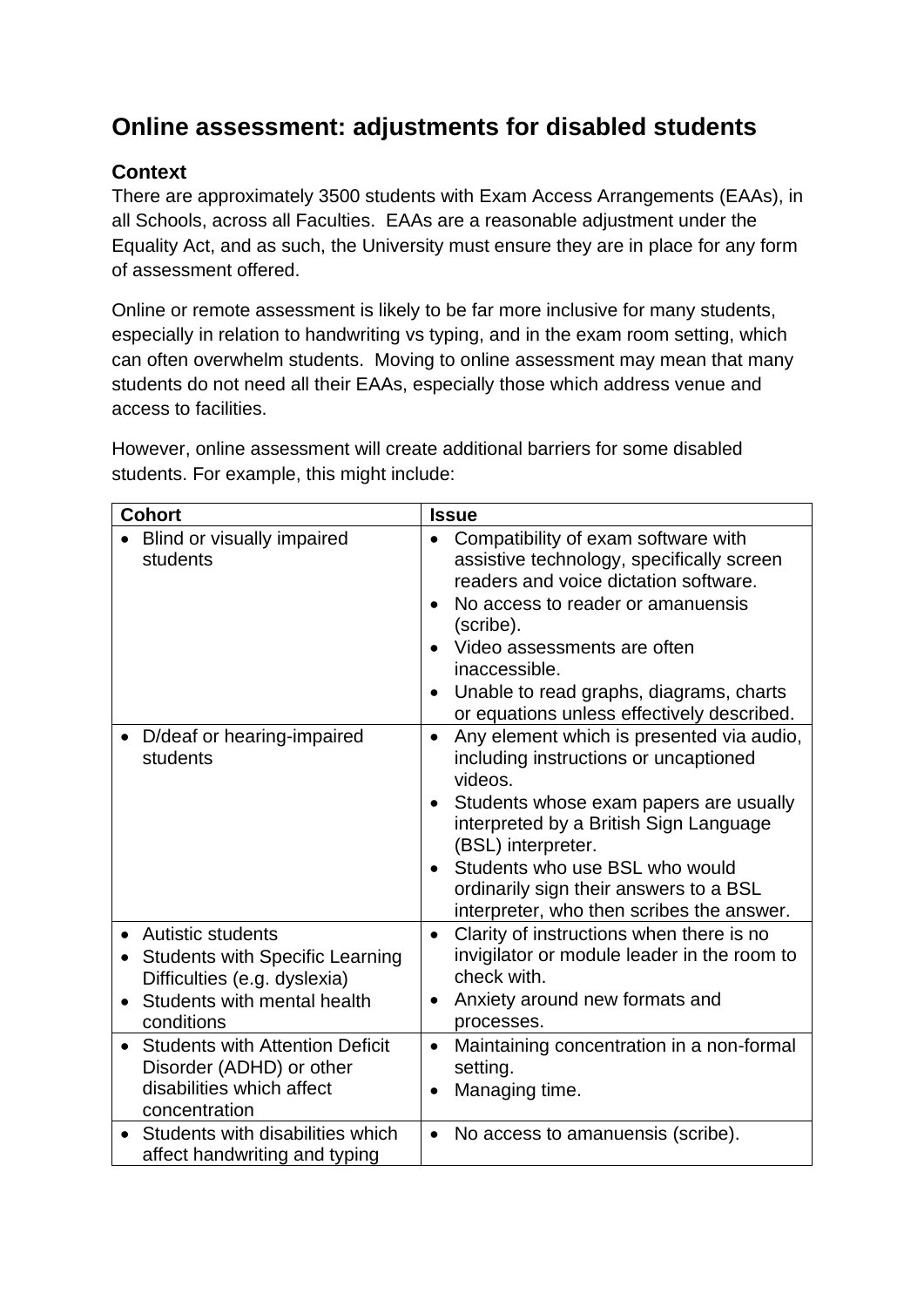| Compatibility of exam software with<br>assistive technology, specifically screen<br>readers and voice dictation software. |
|---------------------------------------------------------------------------------------------------------------------------|
|---------------------------------------------------------------------------------------------------------------------------|

#### **Principles of inclusive online assessment**

In order to ensure that online assessment is accessible to a wide range of disabled students, and students with other protected characteristics, the University has agreed the following principles in relation to online assessment:

## **1. Students must have access to their usual assistive technology**

Many disabled students work with assistive software which is commonly recommended as part of their statutory disability-related funding. This might include screen reading software, and voice dictation (speech to text) software. Proctoring functionality in some systems which locks down the student's machine, will mean that students cannot use their assistive software, and the assessment will become inaccessible to them. These students must have assessments delivered in an alternative format

**2. Students must be able to submit a handwritten or word-processed version of their answers**

Some students will not be able to use their assistive software to input answers within some online assessment software. These students must be allowed to submit their answers in an alternative format, such as a word-processed or handwritten document, which could be emailed to a specified contact.

**3. Students must be informed of the format of the assessment in advance, including the software platform**

This will enable students to understand any access issues relating to a particular form of assessment, and to have the opportunity to resolve these in advance.

**4. Students must have the opportunity to test assessment methods ahead of the formal assessment**

Some forms of online assessment will be new to many students, and they will need the opportunity to test new systems and formats in order to establish any access issues. Access issues should be reported to the School.

## **5. Module leaders must set expectations around word limit, which must be clearly articulated in the rubric**

This is especially important for assessment offered over a lengthy time window, such as 48 hours, so that there is a clear instruction around how much students are expected to write. Suggested wording is as follows:

"Students are expected to write between XXX and XXX words when answering the set question. We anticipate that this task should take students approximately 2 hours to complete. As the time taken to complete the task does not form part of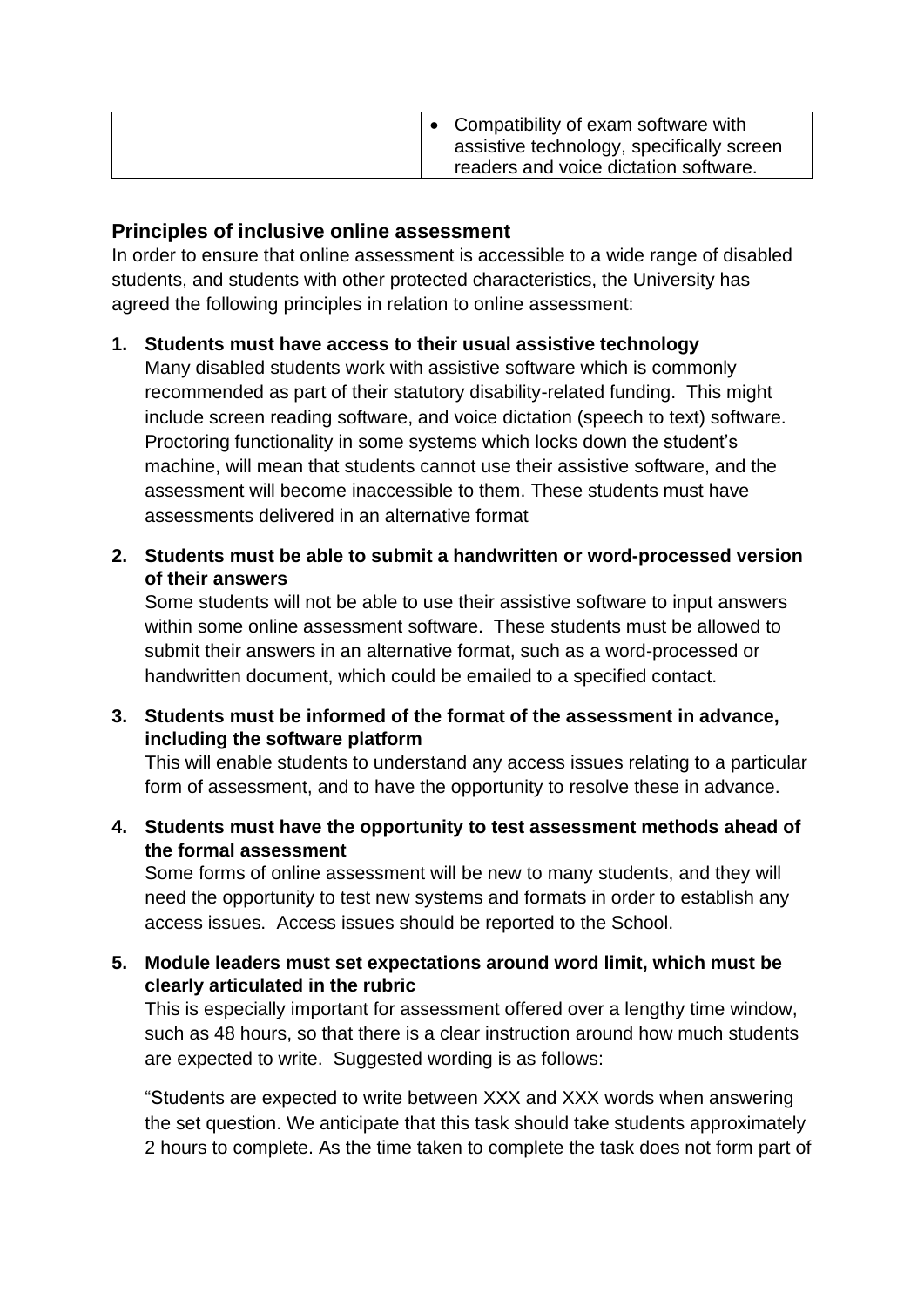the assessment criteria, and to take into consideration of students with additional needs, all students will be given at least 48hrs to complete the assessment task."

- **6. Module leaders must continue to follow the inclusive assessment guidance** Following the *inclusive assessment guidance* and associated templates will ensure that assessment instructions are written in an inclusive, accessible format, with less need for language modification. This is particularly important when students are working in isolation with limited ability to check instructions. The guidance should be followed both when creating both open book and closed exam papers.
- **7. Module leaders must ensure that diagrams, charts, graphs, tables, images and equations are accessible to disabled students, where required** Visually impaired students may not be able to access these elements in some types of exam software and alternative provision must be made for these students. Examples of how to make adjustments to image-based content can be found below:
	- [Alt text and describing images](file:///C:/Users/uniglh/Downloads/•%09https:/accessibility.huit.harvard.edu/content/describe-content-images)
	- [Describing charts and graphs](https://accessibility.psu.edu/images/charts/)
	- [Describing equations and formulae](https://cdl.ucf.edu/teach/accessibility/ms-word/equations/)
- **8. Schools are responsible for clarifying instructions for assessments within expected working hours**

Schools will need to develop a process so that a nominated contact is available to clarify instructions for assessments during usual working hours, and communicate the details of this process to students. For any queries outside normal working hours, students should proceed with the assessment as best they can but report any difficulties to their School at the earliest opportunity so that these can be picked up at marking stage.

- **9. Assessments should be offered within a 48-hour assessment window** Using a minimum 48-hour assessment window will automatically include most extra time allowance and rest breaks, and will support students who are working in different time zones. This should be considered the optimum approach and should be adopted wherever possible.
- **10. Where there are pedagogic reasons for an assessment being time-limited to less than 48 hours, module leaders must include extra time and rest break allowances**

A standard extra time allowance is 25% (15 minutes per hour) and a standard rest break is 10 minutes per hour, however, this can vary by student. Please check student requirements for extra time and rest breaks with your [School](https://students.leeds.ac.uk/info/1000032/support_for_disabled_students/1170/disability_contacts_in_schools) [Disability Contact.](https://students.leeds.ac.uk/info/1000032/support_for_disabled_students/1170/disability_contacts_in_schools)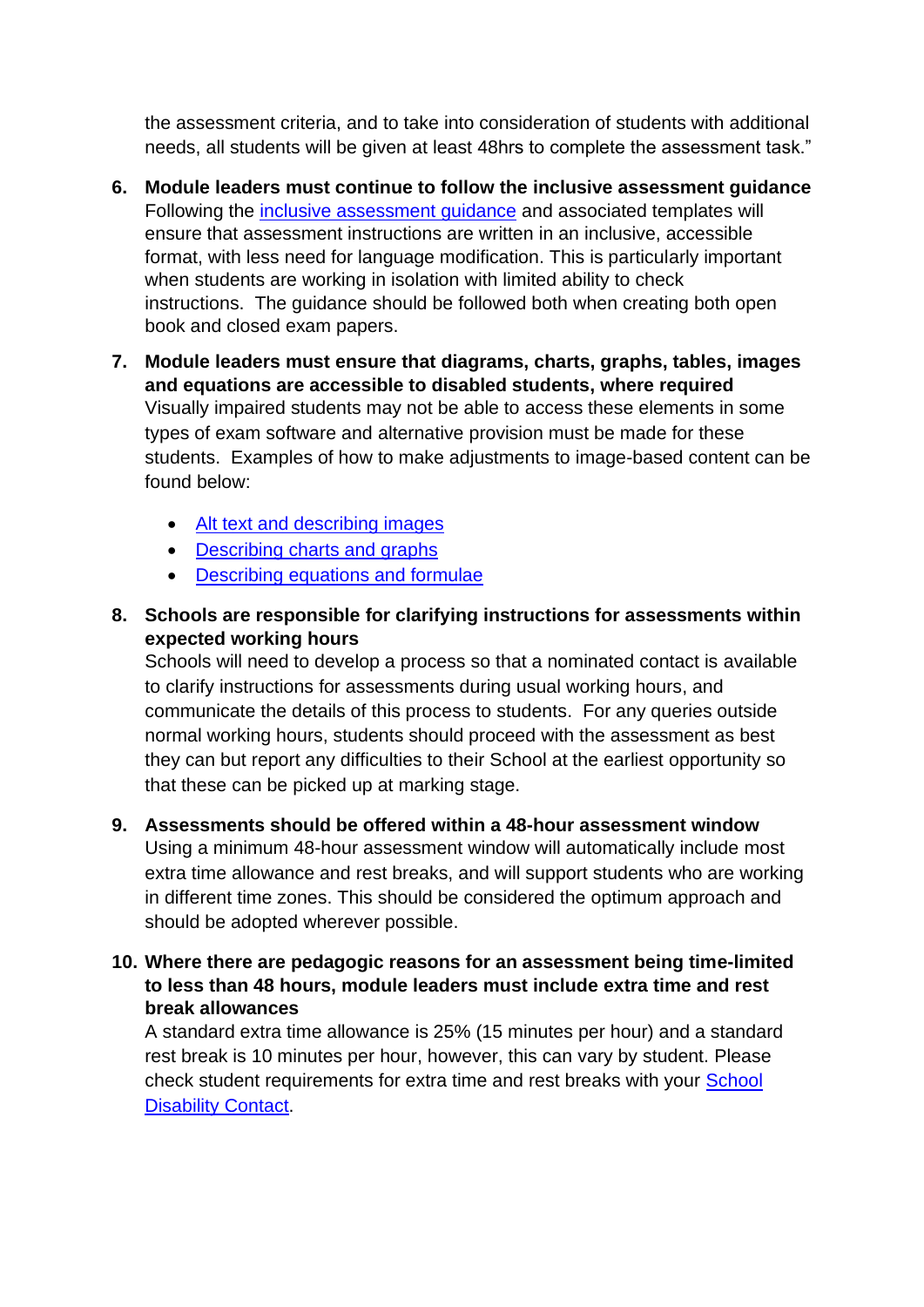#### **11. Previously agreed adjustments around submission of work must be honoured**

For example, students who usually have a recommendation for flexibility around submission of coursework must have the same flexibility for coursework submitted in lieu of a formal, seated exam. Schools will need to clarify the process for agreeing this with students.

## **12. Previously agreed adjustments around scheduling must be honoured**

Where students have recommendations for scheduling adjustments (for example, no exams on consecutive days), schools will be provided with additional information and will need to take this into consideration in timetabling their assessments.

## **13. Students who require British Sign Language interpretation will require a bespoke arrangement**

This includes students who require exam papers to be interpreted, as well as students who give their answers via an interpreter. Students in this situation must contact Disability Services [\(disability@leeds.ac.uk\)](mailto:disability@leeds.ac.uk) at the earliest opportunity.

**14. Students who require transcription of exam papers must be given access to transcription services**

Exam papers for students requiring transcription must be made available to the Transcription Service [\(Vibi.Rothnie@rnib.org.uk\)](mailto:Vibi.Rothnie@rnib.org.uk) at least 3 weeks in advance of the assessment.

**15. Students who have a recommendation for marking consideration must be identified so that assessed work can be marked for content** SES teams should agree the process for identifying these students, and advise students how their work will be flagged as mark for content.

#### **16. The mitigating circumstances process must be available to students who cannot access the assessment**

Some students will not be able to access certain types of online assessment. Where students are unable to access assessment, they must be directed towards the mitigating circumstances process.

#### **17. All students must be given guidance on how to set up a safe and comfortable working environment**

Students may be working for long hours in the same working space, and they should be [offered guidance](https://wsh.leeds.ac.uk/info/199/dse/307/advice_for_staff_on_working_at_home_due_to_coronavirus_covid-19) on how to manage their space and time effectively to support their wellbeing.

#### **Accessibility of online assessment tools**

Module leaders should be aware that not all online assessment tools are accessible to all disabled students and should consider how best to make assessment content accessible for disabled students.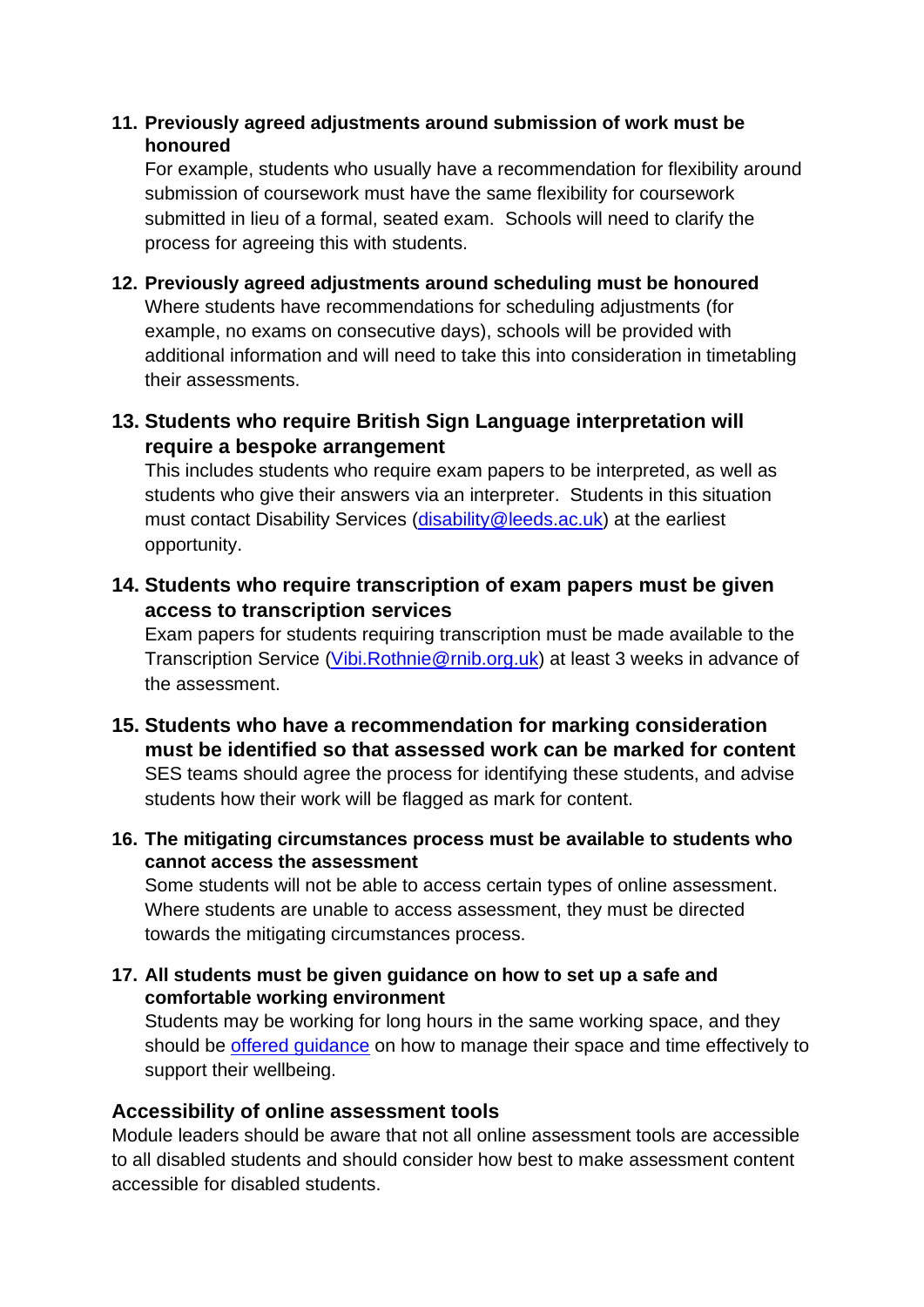#### **Exam access arrangements: mapping for online assessment**

The following table includes all the exam access arrangement codes in SWAMEDI (Banner) and indicates alternative arrangements for online assessment. Please note that Disability Services will not make changes to SWAMEDI to reflect the change to online assessment; instead, SES colleagues and module leaders should use this table to map existing recommendations to proposed adjustments.

#### **Timetabling**

| Code      | <b>Descriptor</b>                    | <b>Notes</b>                      | Alternative for online assessment               |
|-----------|--------------------------------------|-----------------------------------|-------------------------------------------------|
| AM        | <b>Morning Exams Only</b>            |                                   | Schools will be sent information about students |
| <b>BA</b> | No Evening Exams                     |                                   | who may need scheduling consideration.          |
| <b>BT</b> | No Exams Before 10:00am              |                                   | Schools must take these considerations into     |
| EC        | No Two Exams in One Day              |                                   | account when timetabling assessment for their   |
| <b>EO</b> | <b>Exams not on Consecutive Days</b> |                                   | students.                                       |
|           |                                      | <b>Student does not want EAAs</b> |                                                 |
| <b>NA</b> | No Exam Arrangements                 | implemented                       |                                                 |
|           |                                      | Student has alternative to the    |                                                 |
|           |                                      | written exam (specify module      |                                                 |
| <b>NE</b> | No Written Exams                     | code(s) or ALL modules            |                                                 |
| <b>PM</b> | Afternoon Exams Only                 |                                   |                                                 |
|           |                                      | For students who miss the exam    |                                                 |
| XE        | <b>Not Current Exam Session</b>      | deadline                          |                                                 |

**Venue / Seat**

| BR              | Seat at Back of Room                 | Not applicable |
|-----------------|--------------------------------------|----------------|
| EE              | <b>Exams Taken in Familiar Venue</b> |                |
| <b>FR</b>       | Seat at Front of Room                |                |
| <b>ND</b>       | Seat Near the Door                   |                |
| $\overline{RL}$ | Room Number Limit                    |                |
| <b>SR</b>       | Separate Room                        |                |
| <b>RA</b>       | Permission to read aloud             |                |
| SW              | <b>Seat Near Window</b>              |                |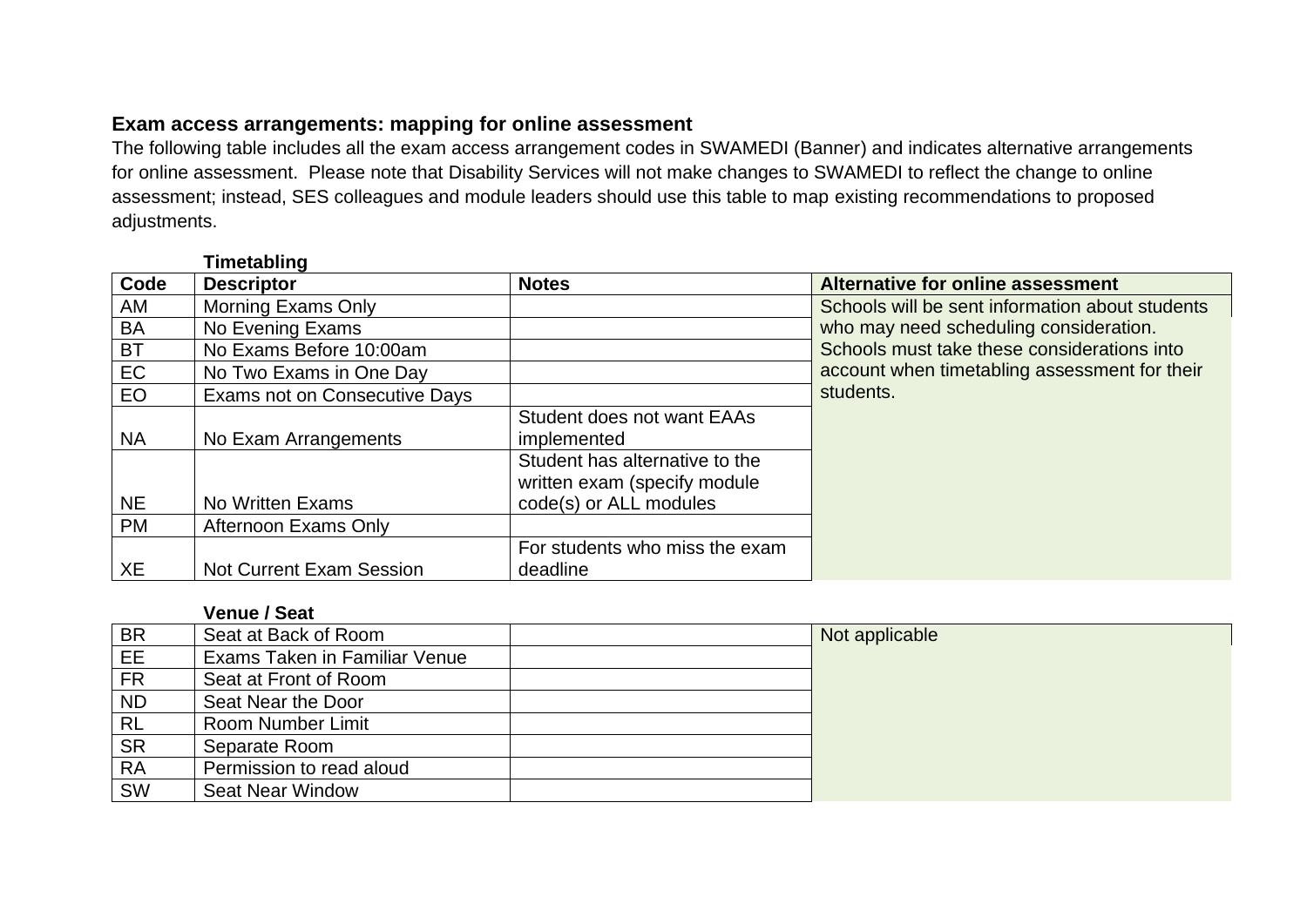|           | <b>Invigilator / Assistance</b> |                      |                                                                                                                                                                                                                                                                                                                                                                                                                                                                             |
|-----------|---------------------------------|----------------------|-----------------------------------------------------------------------------------------------------------------------------------------------------------------------------------------------------------------------------------------------------------------------------------------------------------------------------------------------------------------------------------------------------------------------------------------------------------------------------|
| EA        | Amanuensis                      | Also known as Scribe | Students must be allowed to use their assistive<br>software for all exams (for example, speech to<br>text software).                                                                                                                                                                                                                                                                                                                                                        |
| FI.       | Familiar Invigilator            |                      | Schools will need to develop a process so that a<br>nominated contact is available to clarify<br>instructions for assessments during usual<br>working hours, and communicate the details of<br>this process to students. For any queries<br>outside normal working hours, students should<br>proceed with the assessment as best they can<br>but report any difficulties to their School at the<br>earliest opportunity so that these can be picked<br>up at marking stage. |
|           |                                 |                      | Not required for online assessment, but students                                                                                                                                                                                                                                                                                                                                                                                                                            |
| PA        | <b>Personal Assistant</b>       |                      | may require additional time if there are tasks<br>they need to perform without assistance.                                                                                                                                                                                                                                                                                                                                                                                  |
| <b>PR</b> | Prompter                        |                      | Consider electronic prompting (e.g. timer or<br>countdown). Guidance will be made available to<br>students.                                                                                                                                                                                                                                                                                                                                                                 |
| <b>SM</b> | <b>Specialist Mentor</b>        |                      | Not required for online assessment.                                                                                                                                                                                                                                                                                                                                                                                                                                         |
| EG        | Reader                          |                      | Students must be allowed to use their assistive<br>software for all exams (for example, speech to<br>text software).                                                                                                                                                                                                                                                                                                                                                        |
| EQ        | Interpreter                     |                      | Students who require British Sign Language<br>interpretation will require a bespoke<br>arrangement - contact Disability Services<br>(disability@leeds.ac.uk).                                                                                                                                                                                                                                                                                                               |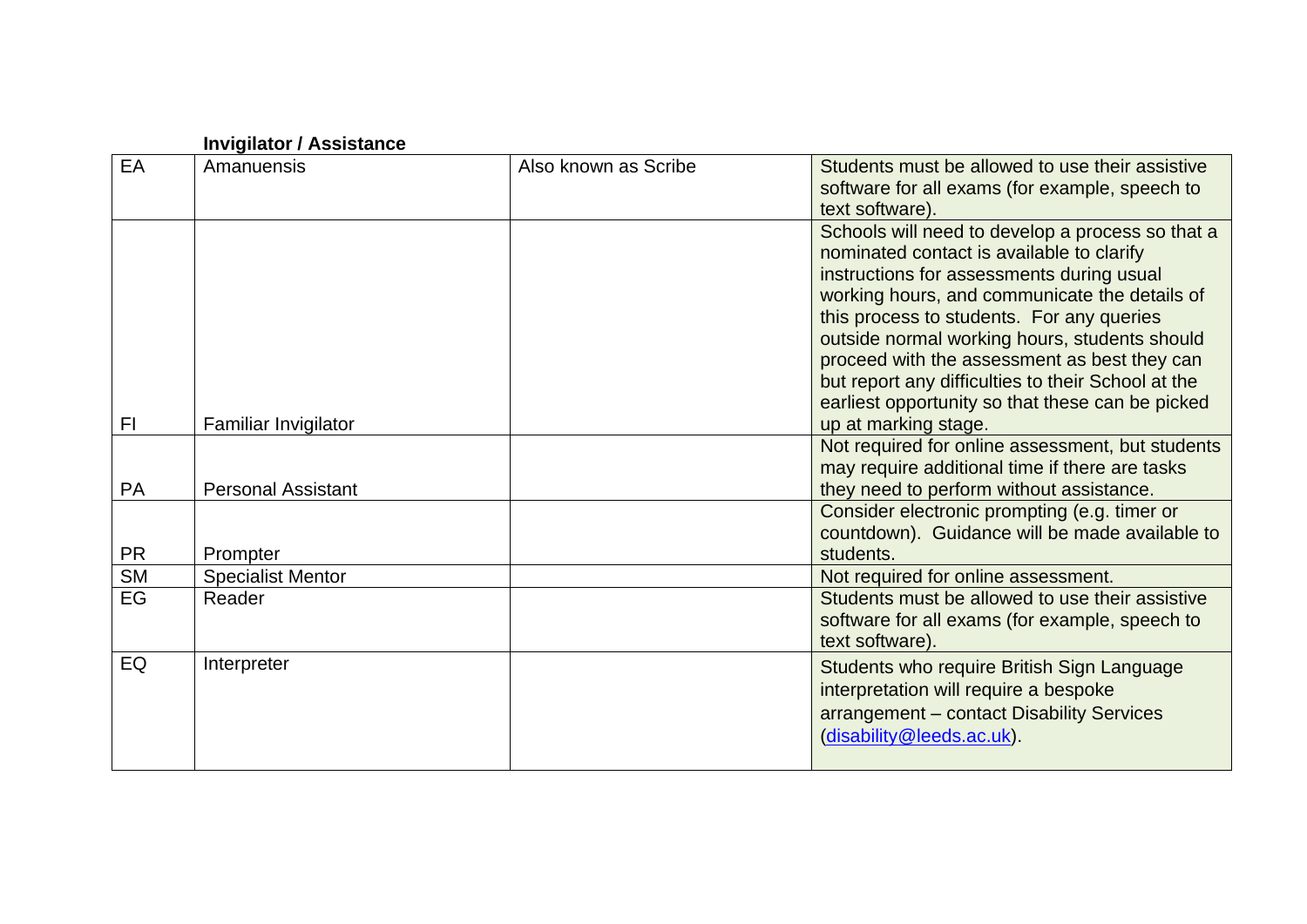|           | <b>Exam Papers</b>            |                                                  |
|-----------|-------------------------------|--------------------------------------------------|
| <b>EH</b> | <b>Braille</b>                | <b>Contact Disability Services</b>               |
|           |                               | (disability@leeds.ac.uk) or the Transcription    |
|           |                               | Service (Vibi.Rothnie@rnib.org.uk).              |
| EI        | Large Print                   | Students should be able to adjust font sizes on  |
|           |                               | their devices. Should an assessment not enable   |
|           |                               | changes to the font, the Module Leader should    |
|           |                               | provide the assessment in an alternative format. |
| EP        | <b>Coloured Paper</b>         | Most students with this recommendation will be   |
|           |                               | able to print on coloured paper, if required.    |
|           |                               | Students can also download screen tinting        |
|           |                               | software, such as ColorVeil.                     |
| ER        | Papers in Audio Format        | <b>Contact Disability Services</b>               |
|           |                               | (disability@leeds.ac.uk) or the Transcription    |
|           |                               | Service (Vibi.Rothnie@rnib.org.uk).              |
| EY        | Language Modification         | Module leaders must follow the inclusive         |
|           |                               | assessment guidance to reduce the need for       |
|           |                               | language modification.                           |
| <b>PE</b> | <b>Electronic Exam Papers</b> | Not applicable                                   |

# **Computer**

| EF        | <b>PC</b>            | Consider what will happen for students who do |
|-----------|----------------------|-----------------------------------------------|
|           |                      | not have reliable PC access.                  |
| EU        | <b>JAWS</b> software | Students must be allowed to use assistive     |
|           |                      | software                                      |
|           |                      | Unchanged, but consider giving students       |
|           |                      | guidance on how to adjust settings on home    |
| <b>PC</b> | <b>PC Settings</b>   | PC <sub>s</sub> .                             |
|           |                      | Students must be allowed to use assistive     |
| ZR        | Zoomtext             | software                                      |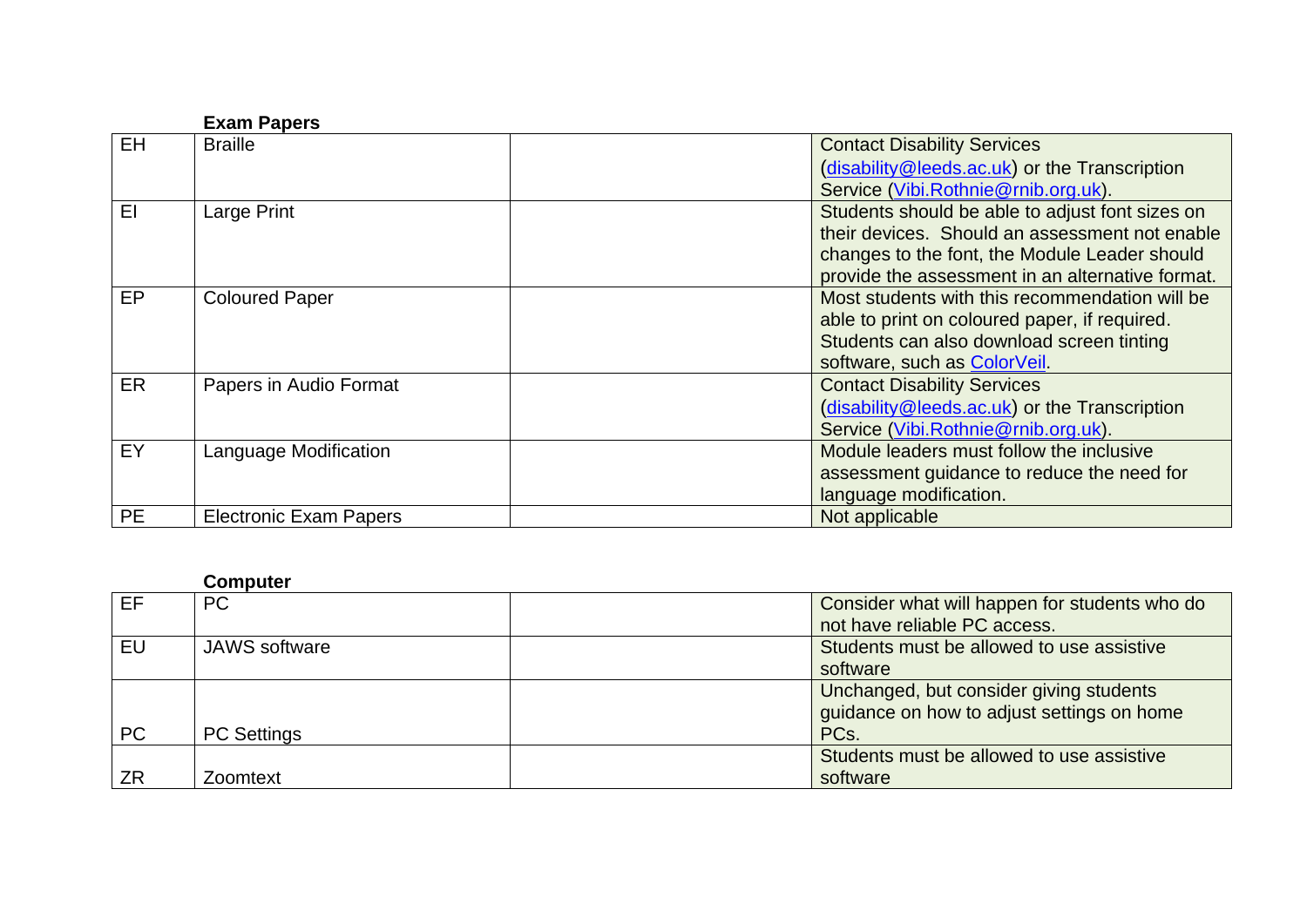|           | <b>Equipment</b>                   |                                                 |
|-----------|------------------------------------|-------------------------------------------------|
| AC        | Adjustable Office Chair            | Responsibility of the student. Provide guidance |
| CE        | Ergonomic Chair                    | on how to set up an ergonomically safe working  |
| EK        | Lectern                            | environment.                                    |
| ET        | <b>Coloured Overlays Permitted</b> |                                                 |
| <b>FO</b> | Footstool                          |                                                 |
| HD        | <b>Height Adjustable Desk</b>      |                                                 |
| LU        | <b>Lumbar Support</b>              |                                                 |
| ME        | Equipment                          |                                                 |
| <b>BF</b> | <b>Backfriend</b>                  |                                                 |

## **Condition**

| DB        | <b>Medical Condition</b>              |                                                                                                                                                                                                                                                     | Not relevant for making adjustments. |
|-----------|---------------------------------------|-----------------------------------------------------------------------------------------------------------------------------------------------------------------------------------------------------------------------------------------------------|--------------------------------------|
| <b>DC</b> | <b>Panic Attacks</b>                  |                                                                                                                                                                                                                                                     |                                      |
| DF        | <b>Mental Health Condition</b>        |                                                                                                                                                                                                                                                     |                                      |
| DI        | <b>Diabetic</b>                       |                                                                                                                                                                                                                                                     |                                      |
| <b>DY</b> | <b>Specific Learning Difficulties</b> |                                                                                                                                                                                                                                                     |                                      |
| EN        | Wheelchair                            |                                                                                                                                                                                                                                                     |                                      |
| EM        | <b>Physical Writing Problems</b>      |                                                                                                                                                                                                                                                     |                                      |
| <b>HE</b> | <b>Hearing Impairment</b>             |                                                                                                                                                                                                                                                     |                                      |
| <b>UX</b> | Undiagnosed - exams only              | Has not provided evidence of<br>disability but has provided<br>evidence of previous exam<br>arrangements at school. Will only<br>have access to exam<br>arrangements and no other<br>disability support. See Appendix 1<br>for further information. |                                      |
| VI        | <b>Visual Impairment</b>              |                                                                                                                                                                                                                                                     |                                      |
| <b>XC</b> | Aspergers Syndrome/Autism             |                                                                                                                                                                                                                                                     |                                      |
| <b>XD</b> | <b>Mobility Difficulty</b>            |                                                                                                                                                                                                                                                     |                                      |